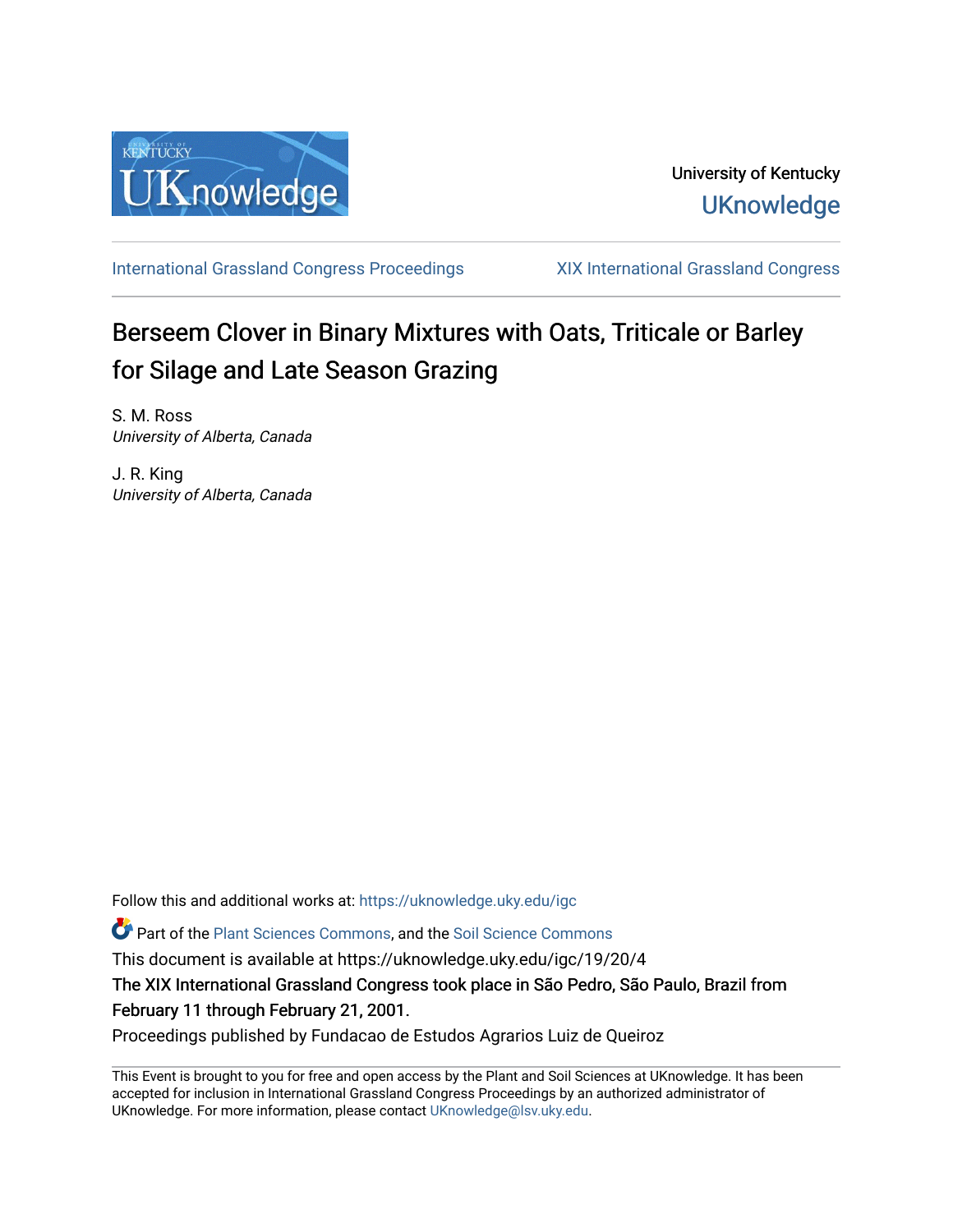## **BERSEEM CLOVER IN BINARY MIXTURES WITH OATS, TRITICALE OR BARLEY FOR SILAGE AND LATE SEASON GRAZING**

S.M. Ross<sup>1</sup> and J.R. King<sup>1</sup>

<sup>1</sup>Department of Agricultural, Food and Nutritional Science, 4-10 Agriculture-Forestry Centre, University of Alberta, Edmonton, Alberta, Canada T6G 2P5. [jking@afns.ualberta.ca](mailto:jking@afns.ualberta.ca)

#### **Abstract**

An experiment was conducted at northerly latitudes with berseem clover (*Trifolium alexandrinum* L) in binary mixtures with oats (*Avena sativa* L.), barley (*Hordeum vulgare* L.) and triticale (*X Triticosecale* Wittmack). The effects of cereal species, variety and density were assessed for a two cut harvest. Total dry matter yields were 11.7 to 14.5 t ha-1, with 7.8 to 10.2 t ha<sup>-1</sup> as silage, and 2.0 to 6.0 t ha<sup>-1</sup> as berseem regrowth. Berseem regrowth added an average of 4.0 t ha-1 in forage yield. Total yields did not differ with cereal type, but triticale mixtures had higher silage yields and lower regrowth yields than the other cereals. The silage yield of the  $\frac{1}{4}$ triticale mixture had the best combination of high yield  $(10.2 \text{ t} \text{ ha}^{-1})$  and high berseem component (23%). Early maturity of the barley allowed for a longer period of regrowth. The full rate of cereals was too competitive and greatly suppressed berseem initial growth and regrowth. Reducing the cereal density to  $\frac{1}{4}$  of the full rate, increased the percentage of berseem in yields, and increased the total yields of barley, AC Mustang oat and triticale mixtures. Intercropping of berseem clover with silage cereals shows promise as a means to extend the grazing season and increase total forage yields.

**Keywords**: cereal-legume, intercrop, silage, berseem clover, oats, triticale, barley.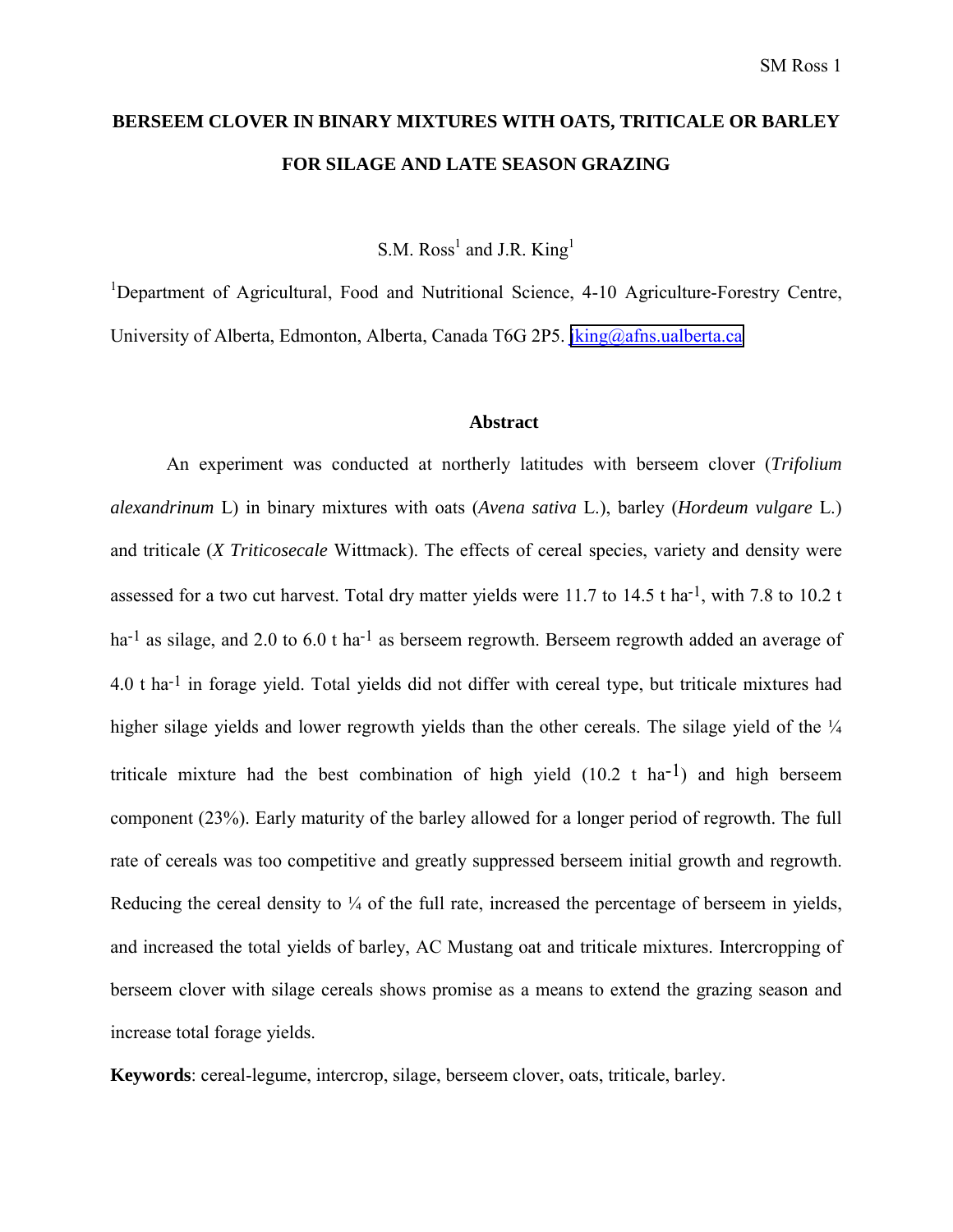### **Introduction**

Cereal silage has formed the backbone of the feedlot, backgrounding and dairy industries within the Canadian Prairie Provinces for the last decade. In Alberta, silage production mainly involves one cut of oats or barley, with lesser use of pea-cereal mixtures and triticale. Although the growing season is short, the period of several weeks after silage harvest could be utilized for additional forage production for fall grazing. The potential to extend forage production has been demonstrated with mixtures of spring and winter cereals (Jedel and Salmon, 1995). Berseem clover shows promise as forage for Alberta. Although annual legumes are not strong competitors, tests at Edmonton found that berseem was more competitive than six other clover species, due to its upright growth habit, long stems, high biomass accumulation, and late flowering (Ross, 1999). Growing berseem with silage cereals may increase total production during the growing season, while improving nutrient value and reducing fertilizer inputs. Berseem establishment and regrowth in intercrops may vary with cereal species/variety and cereal seeding rate. An experiment was conducted with oat-berseem, triticale-berseem and barley-berseem mixtures, using full and reduced cereal rates, to assess the forage potential of a silage and regrowth system.

## **Material and Methods**

The experiment was conducted in 1998 in Edmonton  $(53^{\circ} 25^{\circ} N, 113^{\circ} 33^{\circ} W)$  on an Orthic Black Chernozem soil. The experimental design was a split-plot, randomized complete block, with three replicates. Cereal type constituted the main plots, and cereal density the subplots. 'AC Lacombe' barley (B), 'AC Mustang' oats (OA), 'Waldern' oats (OW), and 'Pronghorn' triticale (T) were seeded at three densities:  $240$  (full rate), 120 and 60 plants m<sup>-2</sup>. Cereals and 'Bigbee' berseem clover were seeded on May 14 using a 6-row Fabro disc drill, with 17 cm row spacing. Sub-plot size was approx. 2 m x 6 m, and each contained 12 rows of cereals.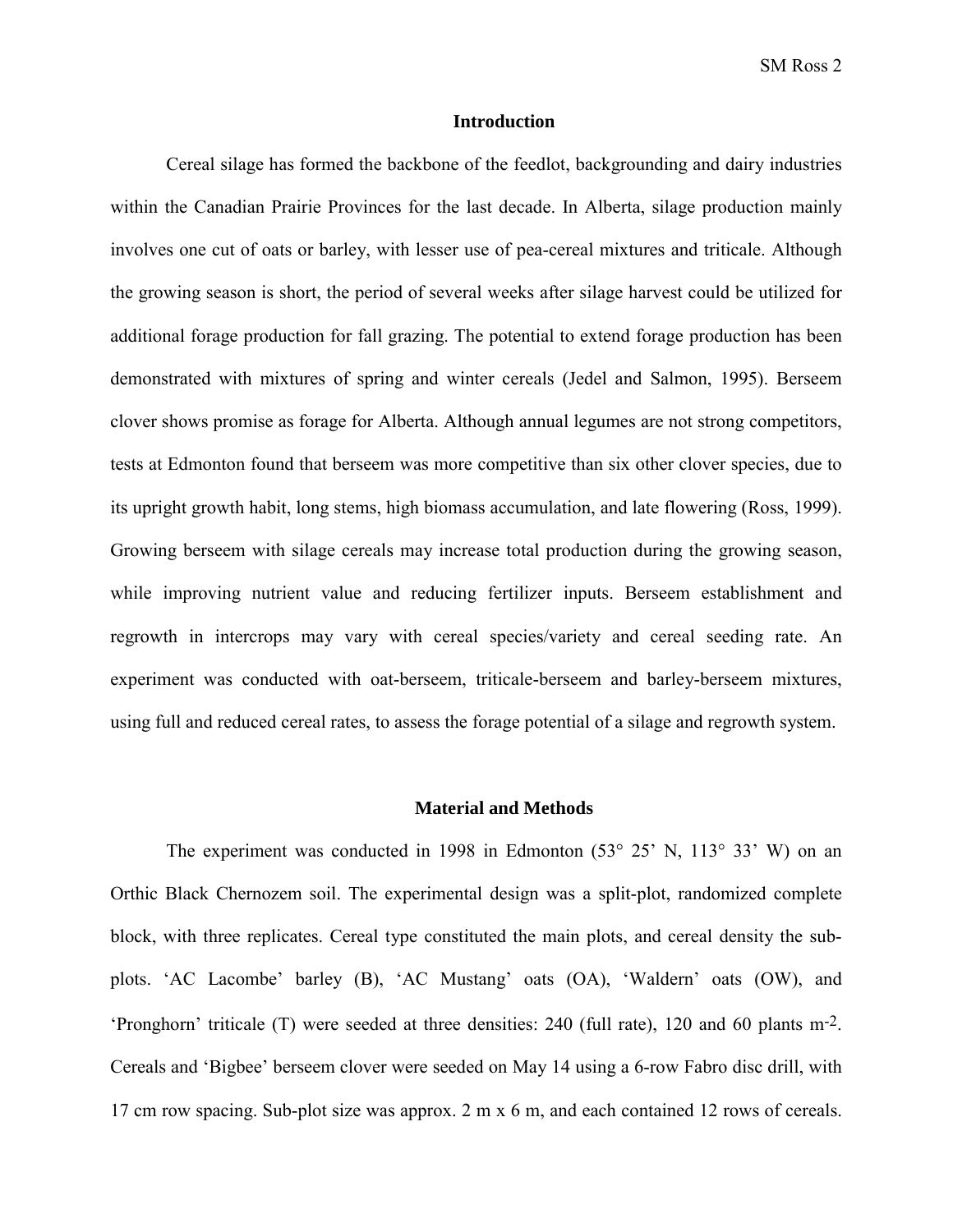The berseem was inoculated with the appropriate *Rhizobium* species and cross-seeded at 15 kg ha<sup>-1</sup> over all plots.

Cereals and berseem emerged concurrently. Two quadrats, each  $0.6 \text{ m}^2$ , were permanently marked in each subplot. Cereal plant numbers were set within quadrats. Plots were hand weeded. A silage stage harvest was taken at late milk to early soft dough stage of the cereals: July 21 - B; July 28 - OA; July 30 - OW; and Aug. 4 - T. Quadrat growth was cut by hand at 5-7.5 cm above soil level. Berseem and cereals were separated, dried for 72 hours at 52 °C, and weighed. The regrowth harvest was taken on Sept. 28, at 137 days after planting. Dry matter yields were analyzed using analysis of variance procedures.

### **Results and Discussion**

Above-average spring and summer temperatures in 1998 resulted in early heading of the cereals and early silage harvests. In north-central Alberta, silage is usually harvested in August. The early silage cut and mild Sept./Oct. weather resulted in relatively long periods of regrowth. Berseem regrowth was measured at 8-10 weeks after the silage harvest, but the berseem stayed green into November.

The effects of cereal density were highly significant ( $p < 0.001$ ), and interactions between cereal type and density were significant ( $p < 0.05$ ) for Harvest 1, Harvest 2 and Total yields (Table 1). The effects of cereal type were significant ( $p < 0.05$ ) for Harvest 1 and Harvest 2 yields, but not for Total yield.

Harvest 1 dry matter yields ranged from 7.8 t ha<sup>-1</sup> for B60 to  $>10$  t ha<sup>-1</sup> for T mixtures (Table 1). The full rate (240) of cereals was very competitive against berseem, and resulted in berseem components of only 1-6%. The ranking of silage yield, across treatments, was  $T > OW =$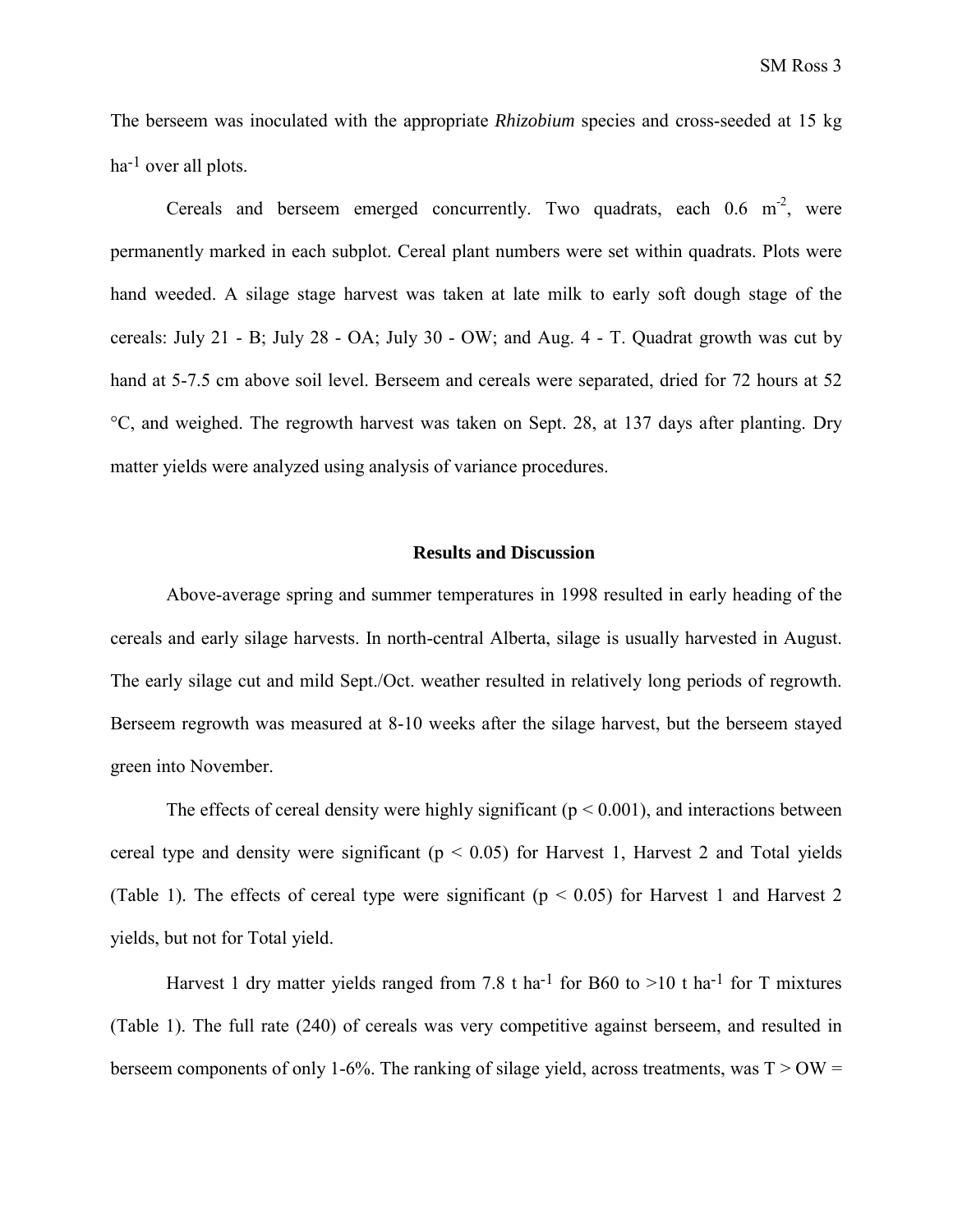OA = B. The yield advantage of triticale treatments may be partly attributed to longer periods of growth, as triticale plots were harvested two weeks later than barley plots. Unlike the other cereal types, yields of triticale treatments did not decline with decreasing cereal density. Within all 60 and 120 treatments, high availability of soil nutrients and water probably supported some yield compensation from tillering, but T60 was unique in the amount of yield (23%) contributed by berseem. Oat and barley 60 treatments contained only 10-16% berseem. It appeared that the 60 rate of triticale allowed for greater penetration of light through the canopy than occurred with barley or oats. Barley treatments had the lowest amounts of berseem growth, indicating that barley was the most competitive of the cereals. Although the triticale treatments produced the highest silage yields, results may vary with environmental conditions and cereal variety. Jedel and Helm (1993) found that oat-legume mixtures had somewhat higher silage yields than barley or triticale mixtures with peas or fababeans.

Harvest 2 consisted only of berseem, because regrowth of cereals was negligible. Harvest 2 yield ranged from 2.0 t ha<sup>-1</sup> for T240 to 6.0 t ha<sup>-1</sup> for B60 (Table 1). The mean berseem regrowth was 4 t ha-1, and represented 44% of the Harvest 1 yield. The ranking of regrowth yield, across treatments, was  $B = OA = OW > T$ . The length of time of regrowth varied among cereal treatments and likely affected yield results. Yield trends among the 60 treatments, corresponded to days of regrowth:  $B > OA > OW > T$ . Berseem regrowth increased with decreasing cereal density. Yields for the 240 treatments ranged from 2.0 to 3.8 t ha<sup>-1</sup>, while those for the 60 treatments ranged from 4.3 to  $6.0$  t ha<sup>-1</sup>. Compared to the 240 treatments, the yields for the  $60$ treatments were 3.3 t ha<sup>-1</sup> (122%) higher for B, 2.0 t ha<sup>-1</sup> (57%) higher for OA, 1.1 t ha<sup>-1</sup> (29%) higher for OW, and 2.3 t ha<sup>-1</sup> (115%) higher for T. Initial suppression of berseem by high cereal densities, resulted in poorer regrowth.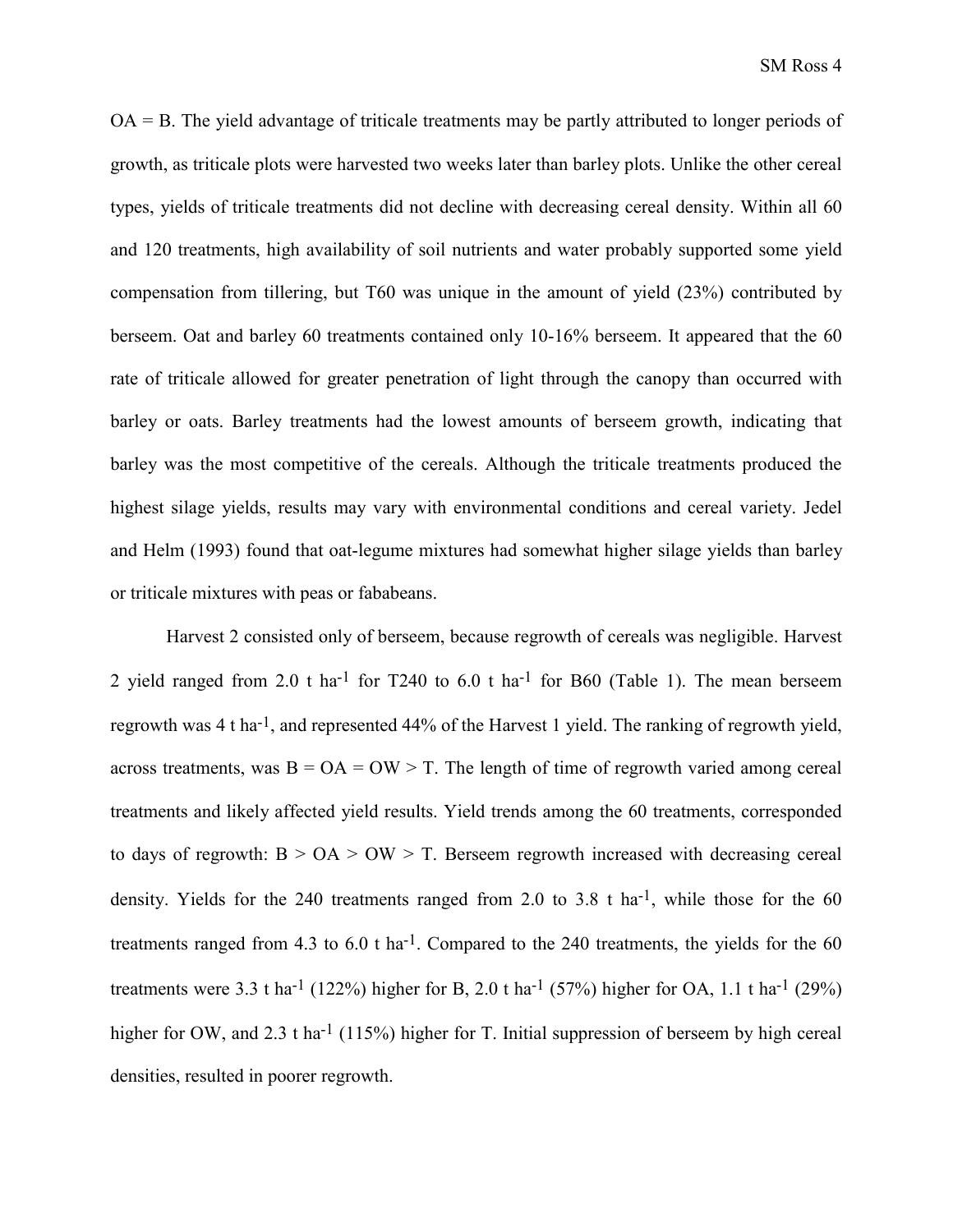Total (two cut) yields ranged from 11.7 t ha<sup>-1</sup> for B240 to 14.5 t ha<sup>-1</sup> for T60 (Table 1, Figure 1). Total yields were similar for the four cereal types, but yields differed by cereal density. With the exception of OW treatments, yields for the 60 treatments were higher than those for the 240 treatments. Yields of the 60 treatments of T, B and OA were 2.3, 2.2 and 1.4 t ha-1 higher than the respective 240 treatments. The berseem component of total yield increased (across all cereal varieties) as cereal density declined. The berseem component of total yield was 19-32% for 240 treatments, and 46-49% for 60 treatments.

Intercropping of berseem clover with silage cereals shows potential to provide late season grazing. Reducing cereal density to  $\frac{1}{4}$  of the full rate resulted in better regrowth and higher total yields. Further research is needed to test berseem-cereal mixtures over a number of years, with additional cereal varieties and additional cereal densities.

#### **References**

**Jedel, P.E. and Helm J.H.** (1993) Forage potential of pulse-cereal mixtures in central Alberta. Canadian Journal of Plant Science, **73:** 437-444.

**Jedel, P.E. and Salmon D.F.** (1995) Forage potential of spring and winter cereal mixtures in a short-season growing area. Agronomy Journal, **87:** 731-736.

**Ross, S.M.** (1999) Clovers in cropping systems. M.S. thesis. Univ. of Alberta, Edmonton, Canada.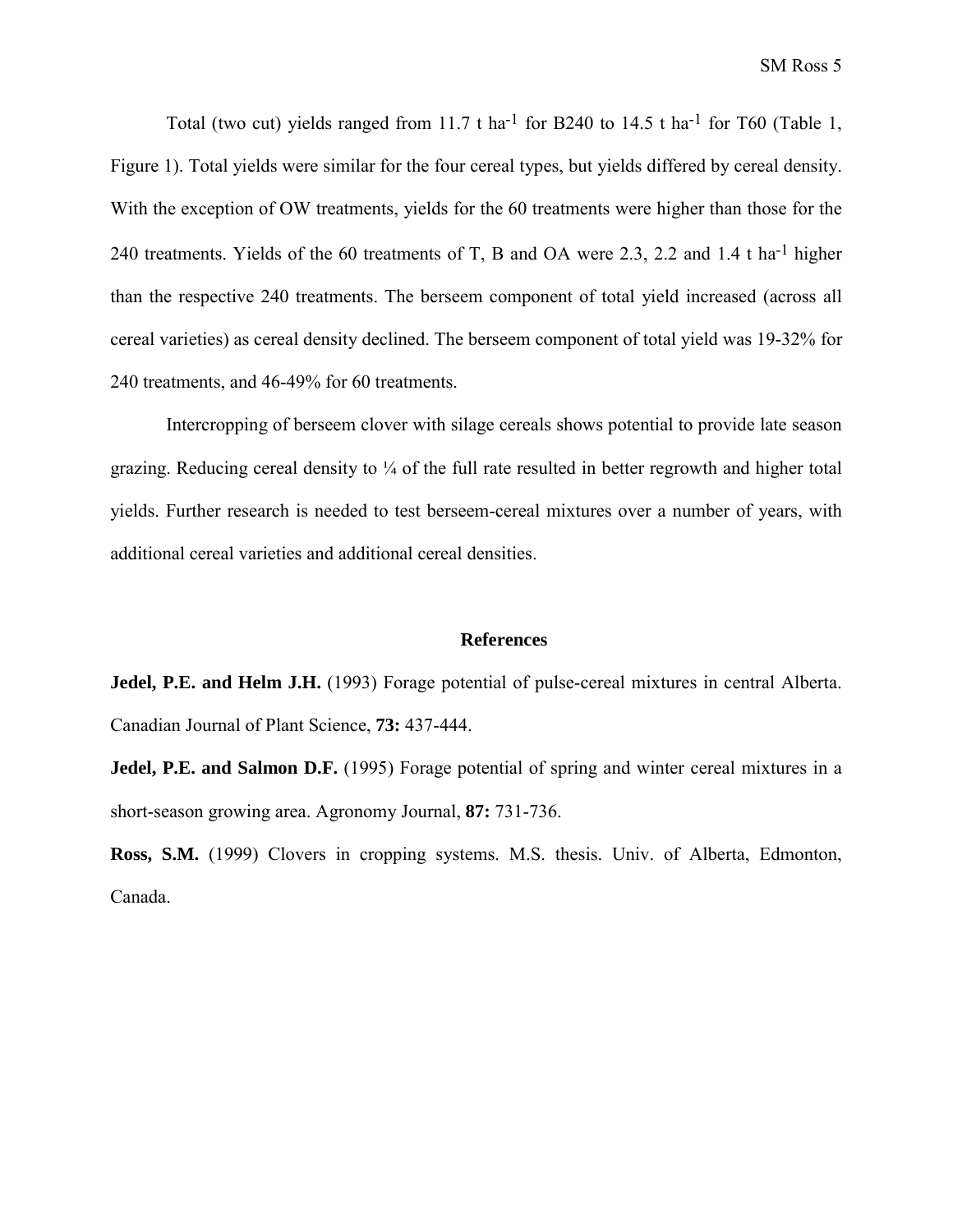|                                                      |                   | Harvest 1      |                          |                        |                | Harvest 2            | Total                |                        |
|------------------------------------------------------|-------------------|----------------|--------------------------|------------------------|----------------|----------------------|----------------------|------------------------|
| Cereal                                               | Cereal<br>density |                | DAP Mixture<br><b>DM</b> | $\frac{0}{0}$<br>Bers. | <b>DR</b>      | Bers.<br>DM          | <b>DM</b>            | $\frac{0}{0}$<br>Bers. |
|                                                      | plants $m^{-2}$   | $\rm d$        | $t$ ha <sup>-1</sup>     | $\frac{0}{0}$          | $\mathbf d$    | $t$ ha <sup>-1</sup> | $t$ ha <sup>-1</sup> | $\frac{0}{0}$          |
| Barley                                               | 60                | 68             | 7.8                      | 10                     | 69             | 6.0                  | 13.9                 | 49                     |
|                                                      | 120<br>240        | 68<br>68       | 8.9<br>8.9               | 3<br>$\mathbf{1}$      | 69<br>69       | 4.5<br>2.7           | 13.4<br>11.7         | 35<br>24               |
| Oats (OA)                                            | 60                | 75             | 8.8                      | 14                     | 62             | 5.5                  | 14.3                 | 47                     |
|                                                      | 120<br>240        | 75<br>75       | 8.5<br>9.4               | 9<br>$\overline{4}$    | 62<br>62       | 4.5<br>3.5           | 13.0<br>12.9         | 40<br>30               |
| Oats (OW)                                            | 60                | 77             | 8.5                      | 16                     | 60             | 4.9                  | 13.4                 | 46                     |
|                                                      | 120<br>240        | 77<br>77       | 8.8<br>9.8               | 9<br>6                 | 60<br>60       | 4.4<br>3.8           | 13.2<br>13.7         | 38<br>32               |
| Triticale                                            | 60<br>120<br>240  | 82<br>82<br>82 | 10.2<br>10.0<br>10.2     | 23<br>9<br>4           | 55<br>55<br>55 | 4.3<br>3.3<br>2.0    | 14.5<br>13.3<br>12.2 | 46<br>31<br>19         |
| Mean                                                 |                   |                | 9.2                      | 8                      |                | 4.0                  | 13.2                 | 36                     |
| Source of variation<br>Cereal $(C)$<br>Density $(D)$ |                   |                | $\ast$<br>***            |                        |                | *<br>***             | ns<br>***            |                        |
| $C \times D$                                         |                   |                | $\ast$                   |                        |                | $***$                | *                    |                        |

**Table 1** - Dry matter (DM) yields (t ha<sup>-1</sup>), % berseem clover, and days of growth for two harvests from 12 cereal-berseem mixtures at Edmonton in 1998.

\*, \*\*, \*\*\* Significant at the 0.05, 0.01, and 0.001 probability levels, respectively. ns = not significant, Bers.= berseem clover,  $DAP =$  days after planting,  $DR =$  days of regrowth.